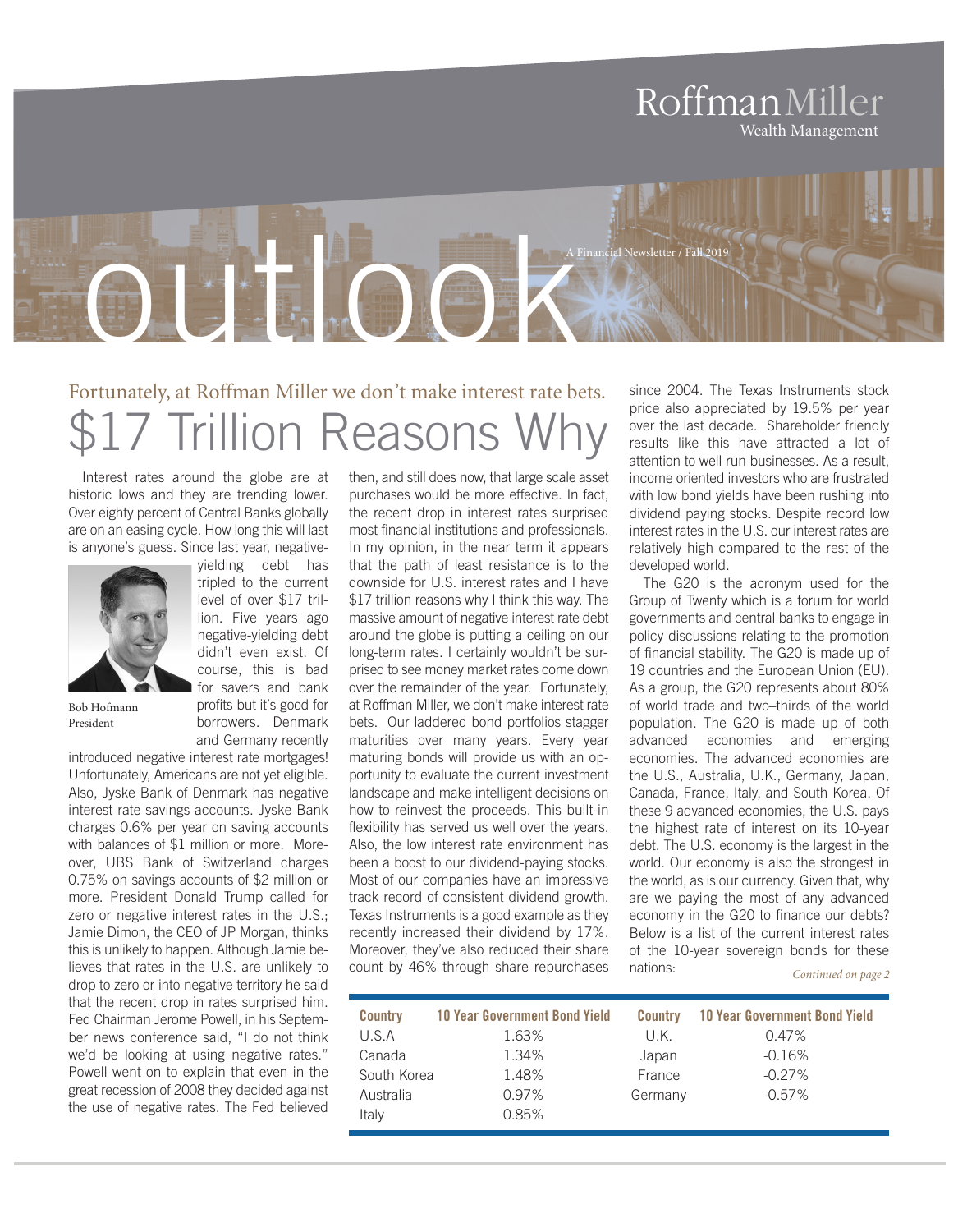# outlook

#### *Continued from page 1*

In my opinion, this is unsustainable. Interest rates around the world in the advanced economies will either have to rise and close the gap with the U.S. yields or rates in the U.S. must fall and join the herd. In addition to low interest rates, the world is on edge about the U.S. and China trade war.

Many of our clients are calling about the China and U.S. trade dispute. The trade conflict is certainly gaining a lot of media attention and the media is certainly doing everything it can to sensationalize the negotiation. To date, the trade dispute has hurt China a lot more than the U.S. Our economy is doing very well and unemployment is still at historic lows. U.S. farmers have certainly been hurt and the U.S. consumer is likely to feel some price pressure on imported goods but the effects thus far have been marginal. The Chinese economy, on the other hand, has had significant weakness. In our second quarter newsletter, I thought the U.S. and

### It is helpful for insurance purposes. Inventorying Your Possessions

Provided by Lori Hartman

It's great to have insurance against damage and loss, but if you can't show proof of your possessions, it may result in a protracted settlement process with your insurance company.1

Four Tips for Creating an Inventory. Creating an inventory may take a bit of upfront work, but it can pay future benefits in smoothing the claims settlement process with your insurer as well as increase the potential of receiving the maximum payment possible.

**Tip #1 – Make a Video of Your Possessions.** A visual record of your possessions is the best proof of ownership. When videoing your home contents, make sure you are methodical and thorough in going through all your rooms and storage spaces. Speak while you are taping to describe each item; include any relevant information (e.g., "this is a signed first edition of "Moby Dick.").

**Tip #2 – Document Value of Your Items.** Scan or video receipts of the items in your home. Indicate the make and model where appropriate. If you have artwork or antiques, consider creating a record of any appraisal you may have received on your collectibles.

**Tip #3 – Secure Your Inventory.** An inventory doesn't help much if you keep it in the house and your home burns to the ground. If your video is digital (highly recommended), consider storing the file in a "cloud" account rather than on your computer, or alternately, on a USB stick stored in a safety deposit box.

**Tip #4 – Keep Your Inventory Updated.** Failure to regularly update your inventory may mean unintentionally leaving off expensive new purchases.

Get started by contacting us for an inventory checklist, which may help you remember to include items that you might otherwise overlook.

This material was prepared by MarketingPro, Inc., and does not necessarily represent the views of the presenting party, nor their affiliates. This information has been derived from sources believed to be accurate. Please note - investing involves risk, and past performance is no guarantee of future results. The publisher is not engaged in rendering legal, accounting or other professional services. If assistance is needed, the reader is advised to engage the services of a competent professional. This information should not be construed as investment, tax or legal advice and may not be relied on for the purpose of avoiding any Federal tax penalty. This is neither a solicitation nor recommendation to purchase or sell any investment or insurance product or service, and should not be relied upon as such. All indices are unmanaged and are not illustrative of any particular investment.

#### **Citations**.

1 - thebalance.com/making-a-home-inventory-list-for-insurance-4166000 [3/3/19]

China could possibly come to a trade agreement by the end of this year. I still believe this timeline is possible but I wouldn't be surprised to see this negotiation extend into 2020. At the end of the day, both countries need each other and an agreement will have to be reached. The large trade deficit between the U.S. and China will eventually narrow (see 2018 trade deficit below). China's working-age population has been declining since 2012 and wages in China are increasing. As China develops from an emerging economy to an advanced economy increasing wages are inevitable. As a result of these changes, companies have been moving factories to less-developed Asian countries like Vietnam, Cambodia, Thailand and the Philippines where wages are lower. In China, manufacturing wages are about \$4 an hour. In Thailand, manufacturing wages are about \$2 an hour. For the Philippines, Vietnam, and Cambodia these wages are around \$1 per hour. However, this relocation has been slow and these developing countries lack the scale and infrastructure required to facilitate a colossal shift. Regardless, any competent CEO who is manufacturing a significant amount of their product in China has to be thinking about diversifying their supply chain. Over time I believe China will receive a smaller percentage of U.S. manufacturing and lower cost neighboring countries will receive more. This transition will happen over decades, not years. As a result, China and the U.S. need each other, so I'm optimistic that a trade agreement will be reached. As always, our dedicated team at Roffman Miller is here to help if you have any questions or if you'd like to review your goals, investments or financial plan. *Bob Hofmann, President*

**2018 TRADE DEFICIT** U.S exported U.S imported

\$539 billion in goods from China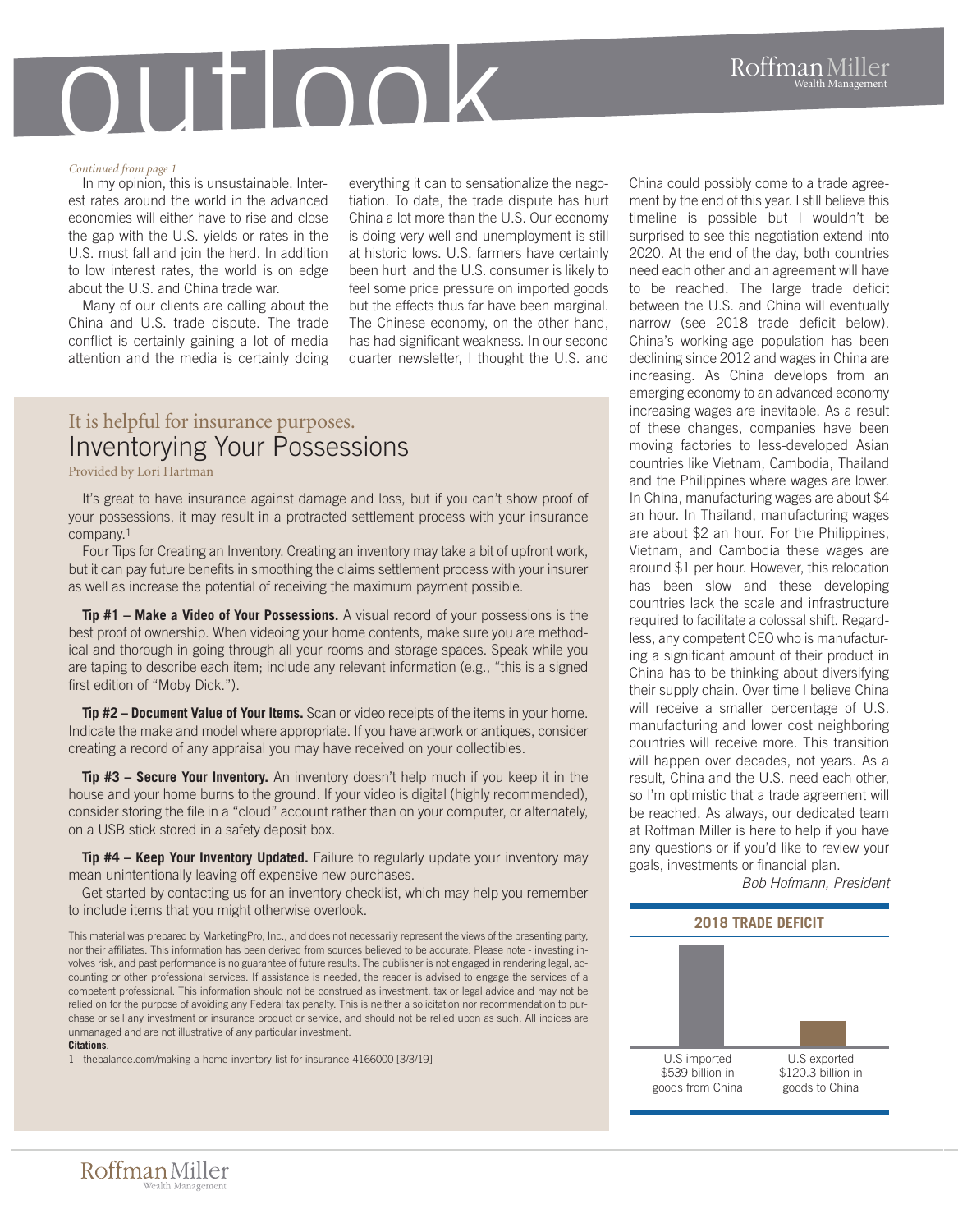### Determining the best age to begin receiving benefits. When to Begin Taking Social Security Retirement Benefits

Your Social Security retirement benefits are a key component of your financial plan. Determining the best age to begin receiving these benefits is highly personal. There is no single best age that works for everyone but you'll want to make an informed decision and find the best starting age for you and your family based on your unique set of circumstances.

It's important to know your full retirement age (FRA). FRA is the age at which a person becomes entitled to full or unreduced benefits.

Benefits are reduced if you choose to receive benefits before your full retirement age. By

| <b>Year of Birth</b> | <b>Full Retirement Age</b> |
|----------------------|----------------------------|
| 1943 - 1954          | 66                         |
| 1955                 | 66 and 2 months            |
| 1956                 | 66 and 4 months            |
| 1957                 | 66 and 6 months            |
| 1958                 | 66 and 8 months            |
| 1959                 | 66 and 10 months           |
| 1960 or later        |                            |
|                      |                            |

starting benefits at age 62, your monthly benefit is reduced between 25% (if your FRA is 66) and 30% (if your FRA is 67).

How much are your retirement benefits increased by delaying up to age 70? You may have heard that you receive an 8% increase for each year you delay between FRA and age 70. This is true but it's not a compounded increase. Each year you delay, your benefit will increase by the same dollar amount. The table below details the difference. For example, by delaying from age 69 to age 70 your benefit will increase 6.45%.

| <b>ASSUMING FRA OF 66</b> |                          |    |                                     |     |  |  |  |  |
|---------------------------|--------------------------|----|-------------------------------------|-----|--|--|--|--|
| Age                       | <b>Benefits Received</b> |    |                                     | Age |  |  |  |  |
| 66                        | 100%                     |    | Simple Increase Annualized Increase | 66  |  |  |  |  |
| 67                        | 108%                     | 8% | 8%                                  | 67  |  |  |  |  |
| 68                        | 116%                     | 8% | 7.40%                               | 68  |  |  |  |  |
| 69                        | 124%                     | 8% | 6.90%                               | 69  |  |  |  |  |
| 7Λ                        | 132%                     | 8% | 6.45%                               | 70  |  |  |  |  |

Ultimately your choice is whether it's better to take a smaller payment for more years or a larger payment for fewer years. There are many factors to consider. How's your health? Does your family have a history of longevity? Are you still working? If you're still working it probably doesn't make sense to begin collecting Social Security before your FRA. Depending on your income, the benefits received before FRA may be reduced (although this is made up with larger payments after FRA). Are you married? If you're the higher earner, delaying benefits will ensure a larger payment for the surviving spouse. When one spouse dies the surviving spouse receives the larger of the couple's Social Security benefits. An often overlooked reason to delay past 62 has to do with how your benefit is calculated. Social Security uses your 35 highest earning years to calculate your average annual earnings. Perhaps you had low earning years early in your career or took time off to raise kids or had been laid off at one point. You may want to replace any \$0 income or low income years to increase your 35 year average income thereby increasing your benefit. Finally, you'll want to consider your other resources. If you delay collecting Social Security will you need to take distributions from your retirement accounts?

If you're considering starting Social Security, let us help you with the decision making process. We'll take an in-depth look at your situation, run reports to see how much you may collect from Social Security under various scenarios and talk you through the pros and cons of each to help you find the best age to begin receiving benefits for you and your family.

*Kevin Cooke, Investment Manager*

## How to remove a Power of Attorney

A Power of Attorney (POA) is added to an account when the owner signs a document which indicates the capacity in which a person can act on the account owner's behalf. Charles Schwab typically provides the POA document. The POA can have transactional power (Limited POA) or the power to withdrawal funds from an account (Full POA).

A power of attorney expires at the death or incapacitation of the account owner, whichever comes first.

A Durable Power of Attorney (DPOA) remains in effect even if the account owner is incapacitated by illness or disability (but still expires at death).

What are the available options to remove a  $P<sub>0</sub>A$ ?

- Written Letter of Authorization from the account owner
- The Power of Attorney can write a Letter of Authorization to remove him or herself
- Written Letter of Authorization from a Doctor, indicating the POA or the account owner is incapacitated
- Death certificate of the POA or account owner

What if the Power of Attorney was established through a Durable Power of Attorney document – how can the DPOA be removed?

- Written Letter of Authorization from the account owner
- Notarized Letter of Authorization from the Durable Power of Attorney (DPOA) requesting removal from the account
- Written Letter of Authorization from a Doctor which indicates that the DPOA is incapacitated
- Death Certificate for the DPOA or account owner

If you have a question about removing a POA, please contact your investment manager.

*Gerard Guertin, Investment Manager*